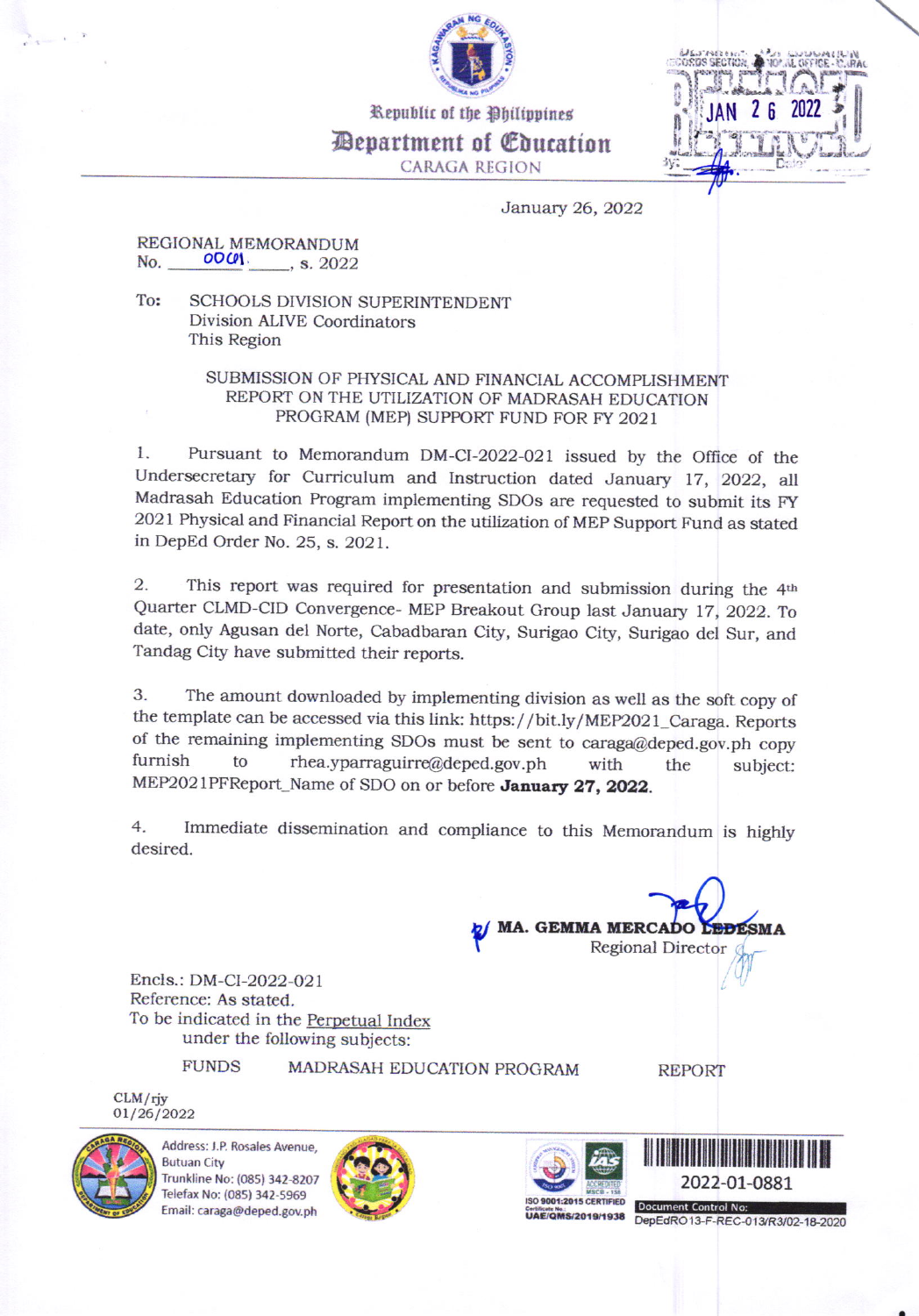

## **Republic of the Philippines Department of Education** Office of the Undersecretary for Curriculum and Instruction

| <b>MEMORANDUM</b> |  |
|-------------------|--|
| DM-CI-2022-021    |  |

| TO             |                | <b>REGIONAL DIRECTORS</b>                                                                                                                               |
|----------------|----------------|---------------------------------------------------------------------------------------------------------------------------------------------------------|
|                |                |                                                                                                                                                         |
| <b>FROM</b>    |                | DIOSOADO M. SAN ANTONIO                                                                                                                                 |
|                |                | Undersecretary for Curriculum and Instruction                                                                                                           |
| <b>SUBJECT</b> | $\star$        | SUBMISSION OF PHYSICAL AND FINANCIAL ACCOMPLISHMENT REPORT<br>ON THE UTILIZATION OF MADRASAH EDUCATION PROGRAM (MEP)<br><b>SUPPORT FUND FOR FY 2021</b> |
| <b>DATE</b>    | $\ddot{\cdot}$ | <b>January 17, 2022</b>                                                                                                                                 |

For FY 2021, the Bureau of Learning Delivery - Student Inclusion Division (BLD-SID) downloaded funds to the regional offices to support the implementation of any initiative at the regional level that will ensure the continuity of learning for Muslim learners even in this time of pandemic. In view of this, every region is requested to submit its physical and financial report on the utilization of MEP support fund as stated in DepEd Order No. 25, s. 2021.

Attached is the template of the said report to be submitted and uploaded on or before January 28,2022 through the Google Drive. The link of the Google Drive is https://tinyurl.com/UtilizationFY2021

Should there be queries or clarification, this office can be reached through Ms. Armi C. Victor or Ms. Marites P. Romen, Supervising Education Program Specialists, Bureau of Learning Delivery-Student Inclusion Division at telephone

no. 86374346 or send your message through the email address: bld.sid@deped.gov.ph.

Immediate dissemination and compliance of this Memorandum is desired.

DepEd Complex, Meralco Avenue, Pasig City 1600 Tel. No.: (02) 633-7202; (02) 687-4146 / Fax No.: (02) 631-4146 Email Address: diosdado.sanantonio@deped.gov.ph